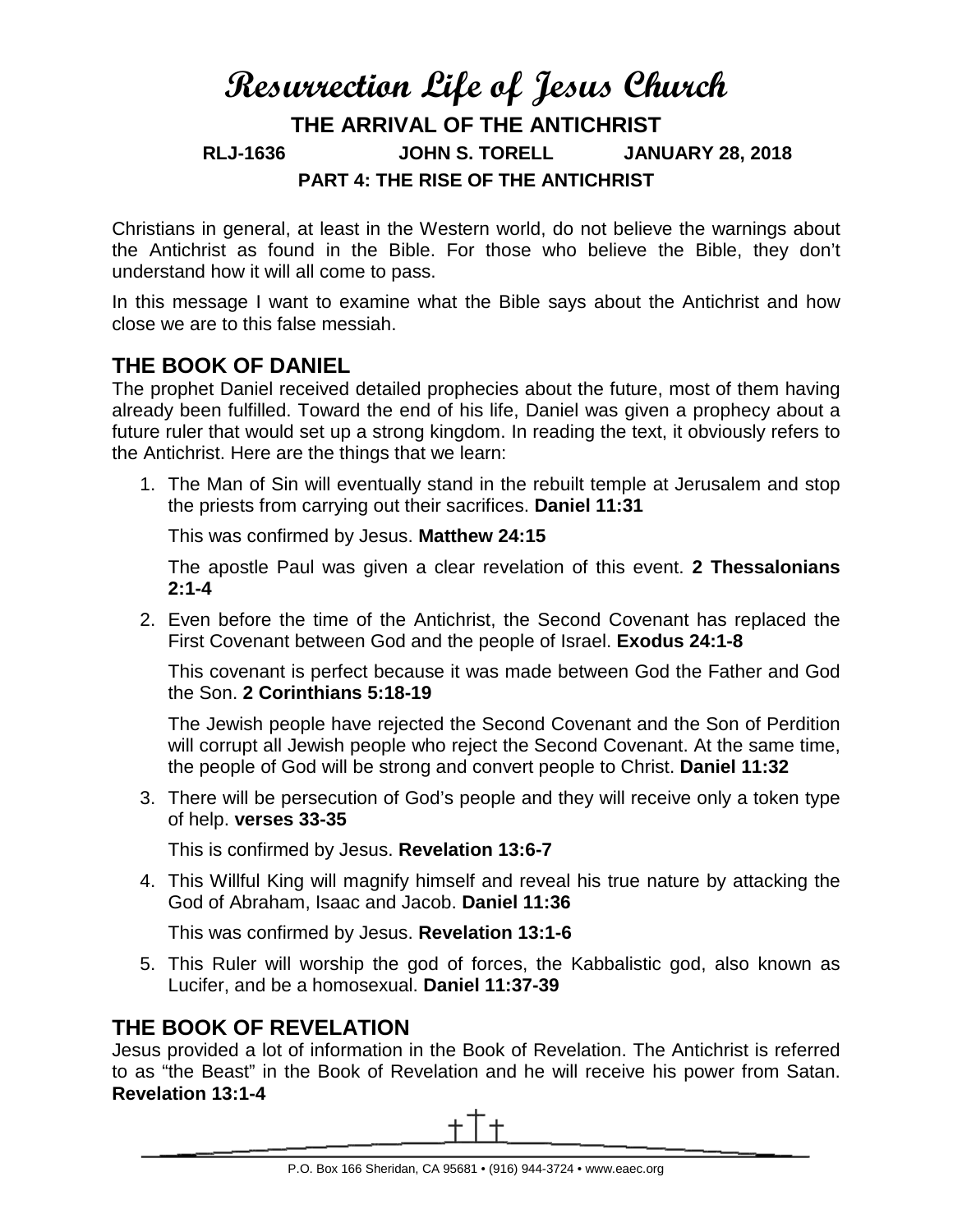Jesus called him the "Abomination of Desolation." **Matthew 24:15**

Paul called him the "Son of Perdition" and the "Man of Sin." **2 Thessalonians 2:4**

The apostle John called him the "Antichrist." **1 John 4:1-3**

This ruler mentioned by Daniel will reign with the help of religion. At his side will be a false prophet that runs an apostate church and also controls the finances of the world. This apostate church will also be in charge of humanity. **Revelation 13:11-18**

It is interesting to note that in Europe, it was the state churches that were responsible for registering births, marriages, families, and deaths late into the  $20<sup>th</sup>$  century.

**HUNGARY** 

Constantinople

Chersor

**Bolgar** 

 $\nu$ Warsan

Adiabene

· Baghdad

MENIA

**Mountains** 

Derbent

**KHWARIZM** 

**KHORASAN** 

**PERSIA** 

**Bukhara** 

KHAZARI

oTaman

Tanais

**Black Sea** 

**BYZANTINE** 

**EMPIRE** 

Sarkel

**Samandar** 

Samanad<br>CAUCAS

ป

### **JERUSALEM**

Jesus stated the city of Jerusalem will be downtrodden by the Gentiles until the time of the Gentiles is fulfilled. Do you know that the majority of Jewish Zionists who pushed for establishing the political state of Israel were of Khazar lineage? They cannot trace their bloodline to Abraham because they are from the Khazar Empire which existed from 700-1100 A.D. in the region around the Black Sea and Caspian Sea.<sup>[1](#page-1-0)</sup>





The ruler mentioned by Daniel will utilize Jerusalem as his capitol and this is where his palace will be. **Revelation 11:1-8**

#### **TIMETABLE**

How far are we from the reign of the Antichrist? Let's examine the following facts:

The Kabbalistic leadership established the political state of Israel in 1948.

They conquered East Jerusalem militarily in 1967 and established the city as the capital of Israel.

The United Nations (UN) was founded in San Francisco on October 24, 1945. The globalists were able to ramrod their agenda to form a global organization that included the United States.

With the UN came a number of global organizations:

❖ International Court of Justice (founded in June 1945)

<span id="page-1-0"></span> $1$  See RLJ-1588, RLJ-1418, and RLJ-812 for more information about the Khazar's, how they became the thirteenth tribe, and the role their descendants have played in the formation of the political state of Israel.